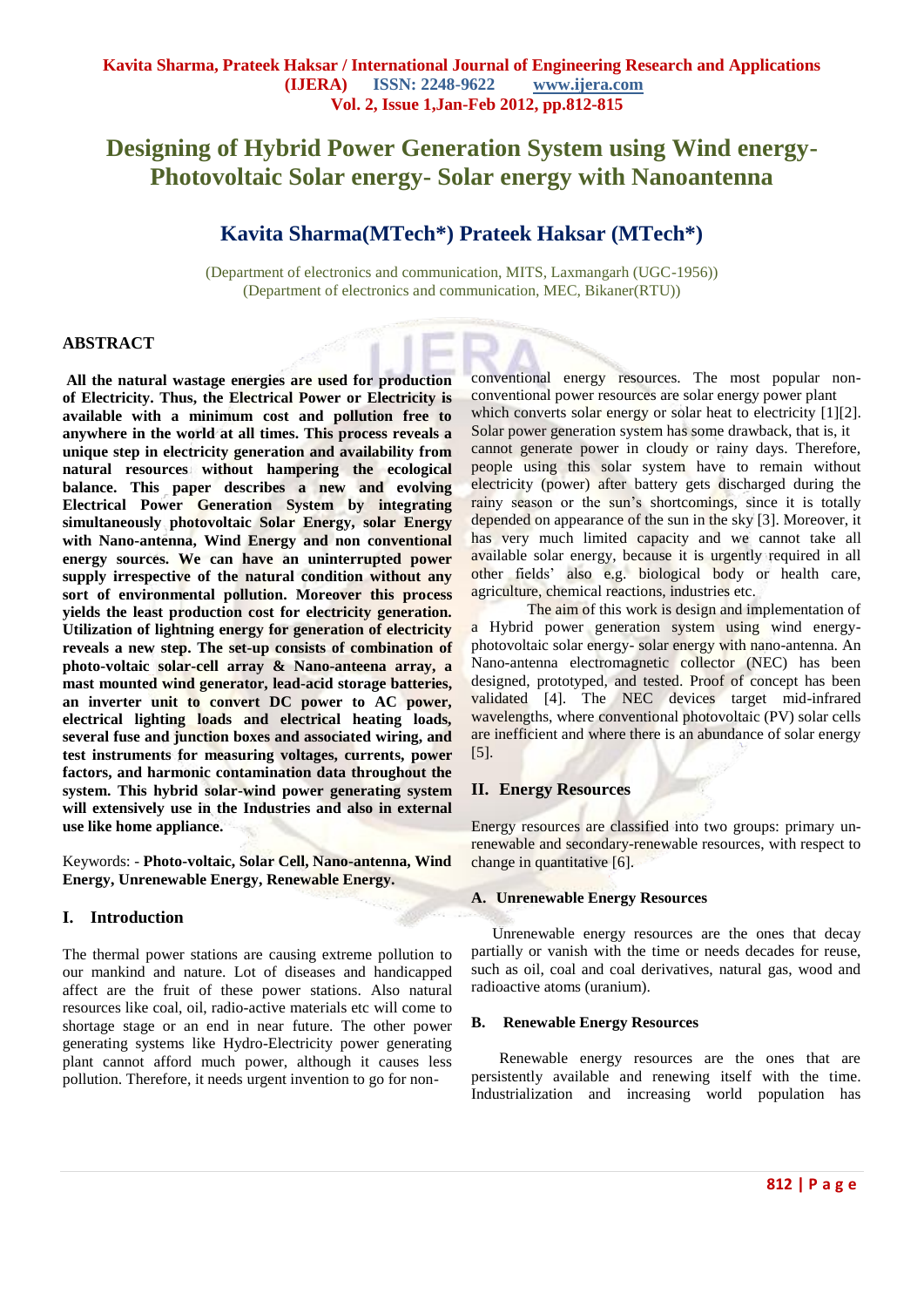#### **Kavita Sharma, Prateek Haksar / International Journal of Engineering Research and Applications (IJERA) ISSN: 2248-9622 www.ijera.com Vol. 2, Issue 1,Jan-Feb 2012, pp.812-815**

remarked the use of renewable energy resources. Solar power, wind power, biomass, tide power, wave power, geothermal power is known ones [7].

#### 1) Wind Power

The wind energy is a renewable source of energy. Wind turbines are used to convert the wind power into electric power. Electric generator inside the turbine converts the mechanical power into the electric power. Wind turbine systems are available ranging from 50W to 2-3 MW [8]. The energy production by wind turbines depends on the wind velocity acting on the turbine. Wind power is used to feed both energy production and consumption demand, and transmission lines in the rural areas.

It is used to run a windmill which in turn drives a wind generator or wind turbine to produce electricity. Practically it is observed that the flexible three blades propeller about 35 m in diameter, in a 60 Km/hr wind pressure with a rotation speed of 47 rpm produce maximum power 12 MW. For small wind power generation system, multiple blade type (3 to 5 number blades) or Darrieus type (Curved Blade 3 to 5 numbers) is highly suitable. The main drawback of this system is that as the wind speed or velocity is not constant with respect to time i.e. fluctuating, hence the electric power thus obtained is also not having predetermined value i.e. varying nature. Thus, it is better to feed the wind electricity to the battery or any power storage device i.e. accumulator circuit which supply the load accordingly, rather directly supply to the load as shown in Fig. 1.



Fig.1. Block Diagram of Windmill Power System

In wind power system, the power generation increases in proportion to the cube of the wind speed. Thus it is highly affected in rainy and stormy period when the wind speed is formidable to produce electricity. This power generation system is pollution free pure ecologically balanced one.

#### **2.2.2. Photovoltaic Solar Power**

Solar panels are the medium to convert solar power into the electrical power. Solar panels can convert the energy directly or heat the water with the induced energy. PV (Photovoltaic) cells are made up from semiconductor structures as in the computer technologies. Sun beam is absorbed with this material and electrons are emitted from the atoms that they are bounded. This release activates a current. Photovoltaic is known as the process between beam absorbed and the electricity induced. With a common principle and individual components, solar power is converted into the electric power.

The Solar Power Generation System is planned accordingly Fig. 1. The solar cell array or panel consists of an appropriate number of solar cell modules connected in series or parallel to provide the required current and voltage.



Fig.2. Basic Solar (Photovoltaic) System

Storage batteries as shown in Fig. 2 provide the backup power during no sun shine period by storing the excess power or some portion of power from the solar arrays. This solar power generating system is used for private power consumption, meteorological stations, radio or TV relay stations, entertainment places like cinema, hotel, restaurant etc, villages and islands.

Traditional p-n junction solar cells are the most mature of the solar energy harvesting technologies. The basic physics of energy absorption and carrier generation are a function of the materials characteristics and corresponding electrical properties (i.e. band gap). A photon need only have greater energy than 2eV that of the band gap in order to excite an electron from the valence band into the conduction band. However, the solar frequency spectrum approximates a black body spectrum at  $\sim 6000$  K, and as such, much of the solar radiation reaching the Earth is composed of photons with energies greater than the band gap of silicon [9] [10]. These higher energy photons will be absorbed by the solar cell, but the difference in energy between these photons and the silicon band gap is converted into heat (via lattice vibrations — called phonons) rather than into usable electrical energy. For a single-junction cell this sets an upper efficiency of  $\sim$ 20%. The current research path of implementing complex, multijunction PV designs to overcome efficiency limitations does not appear to be a cost-effective solution. Even the optimized PV materials are only operational during daylight hours and require direct (perpendicular to the surface) sunlight for optimum efficiency.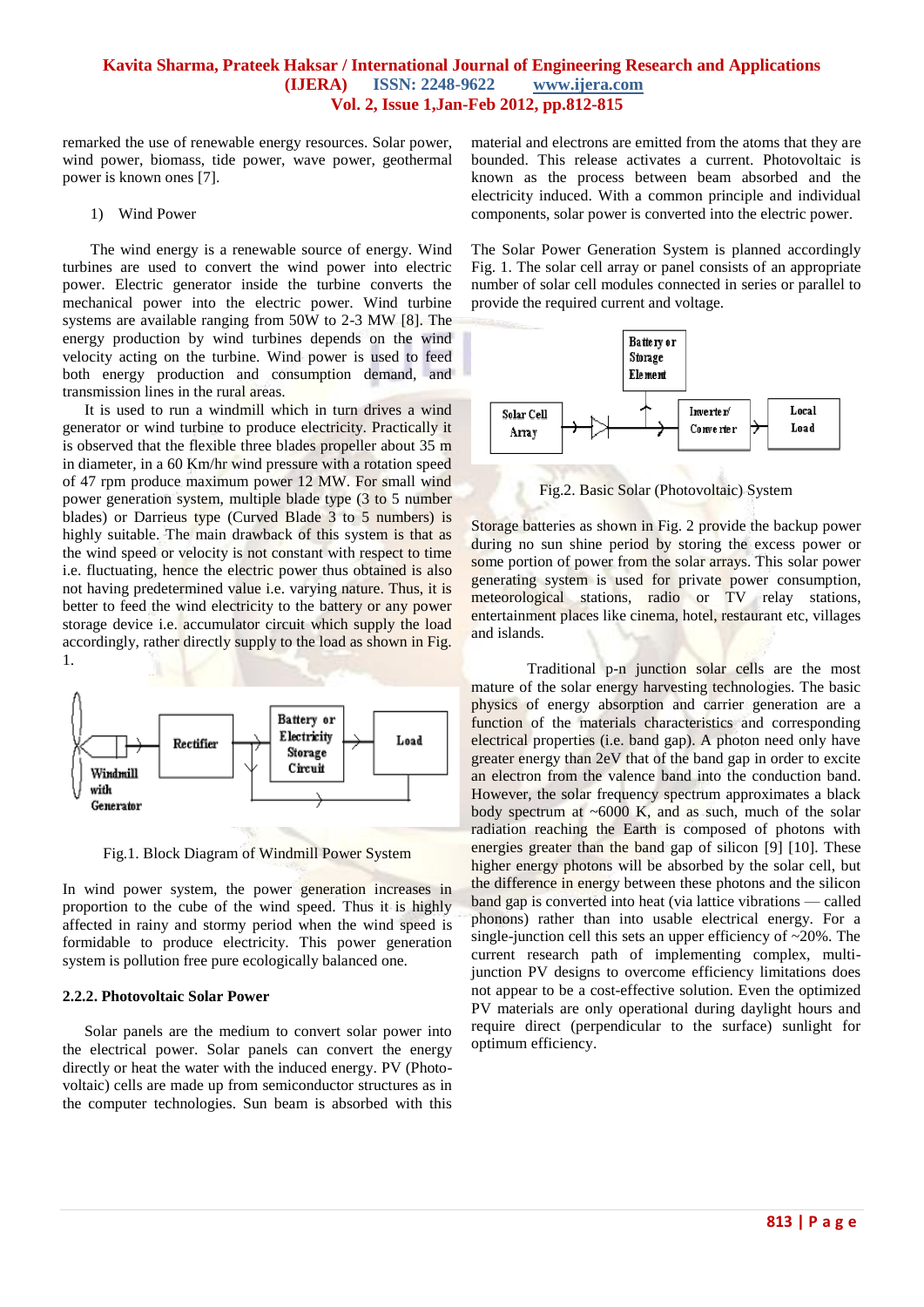#### **Kavita Sharma, Prateek Haksar / International Journal of Engineering Research and Applications (IJERA) ISSN: 2248-9622 www.ijera.com Vol. 2, Issue 1,Jan-Feb 2012, pp.812-815**

# **Economical Alternative to PV**

We have an alternative energy harvesting approach based on Nano-antennas that absorb the incident solar radiation **.**The Nano-antennas target mid-infrared rays, which the Earth continuously radiates as heat after absorbing energy from the sun during the day. In contrast, traditional solar cells can only use visible light, rendering them idle after dark. Infrared radiation is an especially rich energy source because it also is generated by industrial processes such as coal-fired plants.

We have designed Nano-antenna elements that capture electromagnetic energy from naturally occurring solar radiation and thermal earth radiation. The size of the antenna is relative to the wavelength of light we intend to harvest. The basic theory of operation is as follows: The incident electromagnetic radiation (flux) produces a standing-wave electrical current in the finite antenna array structure. Absorption of the incoming EM radiation energy occurs at the designed resonant frequency of the antenna [11].

Since objects give off heat as infrared rays, the nanoantennas could collect those rays and re-emit the energy at harmless wavelengths. Such a system could cool down buildings and computers without the external power source required by air-conditioners and fans. It also provides designers another mechanism to increase the efficiency of antenna arrays through the expansion of the radial field. Antennas by themselves do not provide a means of converting the collected energy. This will need to be accomplished by associated circuitry such as rectifiers.

The Nano-antennas are tiny gold squares set in a specially treated form of polyethylene, a material used in plastic bags. A Nano-antenna array capable of collecting power from infrared energy that could be harvested in any weather (or even at night) [12]. The cell production process is even supposed to be ridiculously cheap compared to making standard silicon photovoltaic cells, but, as always, there's a rub. The grid collects its oscillating IR energy at ten thousand billion times per second, which is proving to be a challenge to the nerds behind the tech, who are working on a way to convert that to the 50-60Hz power that the world uses [13] [14].

Nano-antennas, on the other hand, can be tweaked to pick up specific wavelengths depending on their shape and size. This flexibility would make it possible to create double-sided nanoantenna sheets that harvest energy from different parts of the sun's spectrum [15] [16].

#### **2.2.3 Structure of Solar cell with Nano- antenna**

The structure of purposed design consist array of Nano antennas at the middle part of structure and boundary covered

by Photovoltaic cells shown in figure in 3. It also consist controlling circuit at the back side of panels [17].



Fig. 3. Structure of new purpose Solar panel

# **Vi. Integrating power generation system by using wind energy- photovoltaic solar energy- solar energy with nano-antenna**

To eliminate the above drawbacks of individual renewable power generation system like Solar and Wind, we design a new electricity or power generating system by integrating the wind energy sources, Photovoltaic solar energy and Solar energy with Nano-antenna simultaneously, so that power supply remains continuous without any sort of interruptions or load shedding.

The aim of this work is design and implementation of a Hybrid power generation system using wind energyphotovoltaic solar energy- solar energy with Nano-antenna for continuous (24\*7) power generation.



Figure 4. Integrated Electricity Generating System

The Solar-Wind with Nano-antenna Power Generation System is designed as shown in Fig. 4 It has some special equipment to charge the battery or the power storage (accumulator) circuit. Control circuit ad-joint with electric power generating system provides necessary control functions such as adding or summing up electric power derived from more than one sources at a time i.e. solar and wind power simultaneously, solar with Nanoantenna and wind power simultaneously, over voltage protection, amount of electric power directed to the load and the battery etc. Thus by implementing Solar with Nano-antenna Wind-Lightning Integrating Power Generation System in a compact package, we have an uninterrupted power supply at the minimum cost